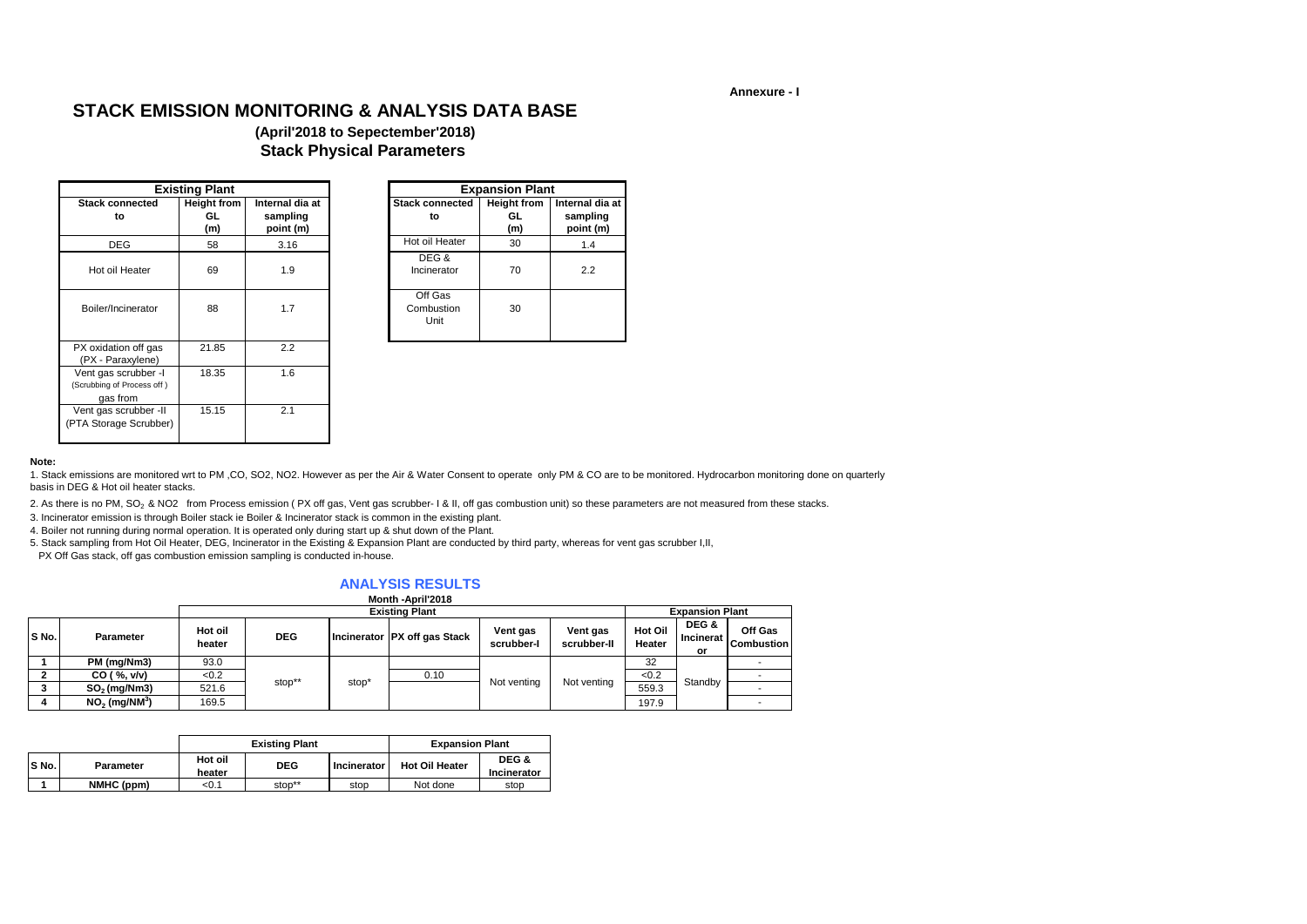|       | $11101111 - 11101$ |                   |            |       |                                |                        |                         |                                 |                                 |                              |  |  |
|-------|--------------------|-------------------|------------|-------|--------------------------------|------------------------|-------------------------|---------------------------------|---------------------------------|------------------------------|--|--|
|       |                    |                   |            |       | <b>Existing Plant</b>          |                        |                         | <b>Expansion Plant</b>          |                                 |                              |  |  |
| S No. | <b>Parameter</b>   | Hot oil<br>heater | <b>DEG</b> |       | Incinerator   PX off gas Stack | Vent gas<br>scrubber-I | Vent gas<br>scrubber-II | <b>Hot Oil</b><br><b>Heater</b> | DEG &<br><b>Incinerat</b><br>or | Off Gas<br><b>Combustion</b> |  |  |
|       | PM (mg/Nm3)        | 76.0              |            |       |                                |                        |                         | 31                              |                                 |                              |  |  |
|       | CO ( %, v/v)       | < 0.2             |            |       |                                | 0.10                   |                         |                                 | < 0.2                           |                              |  |  |
|       | $SO2$ (mg/Nm3)     | 434.2             | stop**     | stop' |                                | Not venting            | Not venting             | 523                             | Standby                         |                              |  |  |
| 4     | $NO2$ , (mg/Nm3    | 172.6             |            |       |                                |                        |                         | 193.3                           |                                 |                              |  |  |

## **WBPCB SAMPLING:**  $\qquad \qquad$

|       |                  | <b>Existing Plant</b><br><b>Expansion Plant</b> |            |             |                       |                             |
|-------|------------------|-------------------------------------------------|------------|-------------|-----------------------|-----------------------------|
| S No. | <b>Parameter</b> | Hot oil<br>heater                               | <b>DEG</b> | Incinerator | <b>Hot Oil Heater</b> | DEG &<br><b>Incinerator</b> |
|       | PM (mg/Nm3)      | 4.67                                            | stop**     | stop        | 0.64                  | stop                        |

|       |                 |                   |            |       | Month -June'2018               |                        |                         |                          |                                        |                              |
|-------|-----------------|-------------------|------------|-------|--------------------------------|------------------------|-------------------------|--------------------------|----------------------------------------|------------------------------|
|       |                 |                   |            |       | <b>Existing Plant</b>          |                        |                         |                          | <b>Expansion Plant</b>                 |                              |
| S No. | Parameter       | Hot oil<br>heater | <b>DEG</b> |       | Incinerator   PX off gas Stack | Vent gas<br>scrubber-I | Vent gas<br>scrubber-II | <b>Hot Oil</b><br>Heater | DEG &<br><b>Incinerat</b><br><b>or</b> | Off Gas<br><b>Combustion</b> |
|       | PM (mg/Nm3)     | 76.2              |            |       |                                |                        |                         | 24.5                     |                                        |                              |
|       | CO ( %, v/v)    | < 0.2             |            |       | 0.10                           |                        |                         | < 0.2                    |                                        |                              |
| 3     | $SO2$ (mg/Nm3)  | 563.7             | stop**     | stop* |                                | Not venting            | Not venting             | 489.9                    | standby                                |                              |
|       | $NO2$ , (mg/Nm3 | 177.5             |            |       |                                |                        |                         | 152.8                    |                                        |                              |

|         |                  |                   |            |                   | <b>Existing Plant</b>          |                        |                         | <b>Expansion Plant</b>   |                          |                                     |  |
|---------|------------------|-------------------|------------|-------------------|--------------------------------|------------------------|-------------------------|--------------------------|--------------------------|-------------------------------------|--|
| S No.   | <b>Parameter</b> | Hot oil<br>heater | <b>DEG</b> |                   | Incinerator   PX off gas Stack | Vent gas<br>scrubber-I | Vent gas<br>scrubber-II | <b>Hot Oil</b><br>Heater | DEG &<br>Incinerat<br>or | <b>Off Gas</b><br><b>Combustion</b> |  |
|         | PM (mg/Nm3)      | 95.0              |            |                   |                                |                        |                         | 38                       |                          |                                     |  |
|         | CO ( %, v/v)     | <0.2              |            |                   | 0.11                           |                        |                         | < 0.2                    |                          |                                     |  |
| ີ<br>J. | $SO2$ (mg/Nm3)   | 516.9             | stop**     | stop <sup>*</sup> |                                | Not venting            | Not venting             | 398.2                    | standby                  |                                     |  |
|         | $NO2$ , (mg/Nm3  | 282.6             |            |                   |                                |                        |                         | 197.7                    |                          |                                     |  |

#### **Month - July'2018**

|       |                  | <b>Expansion Plant</b><br><b>Existing Plant</b> |            |                    |                                                      |         |  |
|-------|------------------|-------------------------------------------------|------------|--------------------|------------------------------------------------------|---------|--|
| S No. | <b>Parameter</b> | Hot oil heater                                  | <b>DEG</b> | <b>Incinerator</b> | DEG &<br><b>Hot Oil Heater</b><br><b>Incinerator</b> |         |  |
|       | NMHC(ppm)        | < 0.1                                           | stop**     | -                  | < 0.1                                                | standby |  |

#### **ANALYSIS RESULTS**

#### **ANALYSIS RESULTS**

|  | . |                 |  |  |  |  |
|--|---|-----------------|--|--|--|--|
|  |   | Month -May'2018 |  |  |  |  |

### **ANALYSIS RESULTS**